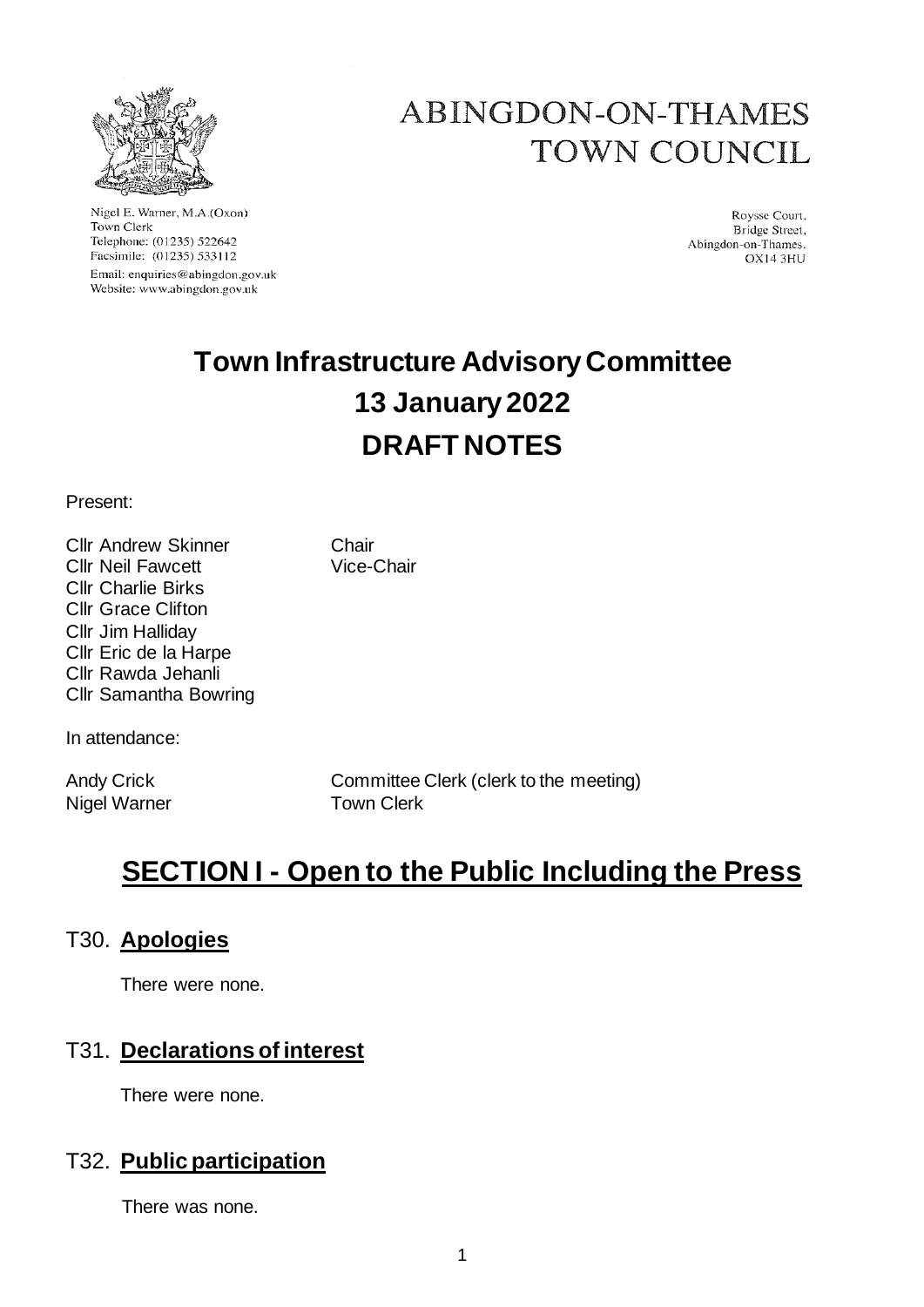#### T33. **Notes of meeting**

The draft notes of the meeting of the Town Infrastructure Advisory Committee of 18 November 2021 were agreed as a correct record.

Matters arising: the record of the Neighbourhood Plan in the Forward Plan table on the agenda did not record the updated dates which were agreed at the previous meeting of this committee. The dates have been updated in the record below.

The dates provided in the Forward Plan table for the Albert Park Conservation Area Appraisal were also incorrect on the agenda and have been updated in the table below.

#### T34. **Forward Plan and Actions Register**

The Forward Plan was noted.

#### **Actions register**

The actions register was noted

|                                                                                                                                                                                                                                                                                                                                                                                                                                                                                | Apr to June 2021  | Review of local transport support                                                                                                                                                               |  |
|--------------------------------------------------------------------------------------------------------------------------------------------------------------------------------------------------------------------------------------------------------------------------------------------------------------------------------------------------------------------------------------------------------------------------------------------------------------------------------|-------------------|-------------------------------------------------------------------------------------------------------------------------------------------------------------------------------------------------|--|
| <b>Review of local</b>                                                                                                                                                                                                                                                                                                                                                                                                                                                         | Jun 2021: review  | Query resourcing of the local transport support -                                                                                                                                               |  |
| transport support                                                                                                                                                                                                                                                                                                                                                                                                                                                              |                   | suggest transfer to July-Sept 21                                                                                                                                                                |  |
|                                                                                                                                                                                                                                                                                                                                                                                                                                                                                | Jan to Mar 2022   | Report to January 2022 meeting                                                                                                                                                                  |  |
|                                                                                                                                                                                                                                                                                                                                                                                                                                                                                |                   |                                                                                                                                                                                                 |  |
|                                                                                                                                                                                                                                                                                                                                                                                                                                                                                | Oct to Dec 2020   | Submit to DC                                                                                                                                                                                    |  |
| <b>Albert Park</b>                                                                                                                                                                                                                                                                                                                                                                                                                                                             | Jun 2021: review  | Chase Albert Park Appraisal with Vale                                                                                                                                                           |  |
| <b>Conservation</b>                                                                                                                                                                                                                                                                                                                                                                                                                                                            | Oct to Dec 2021   | Revision of draft appraisal                                                                                                                                                                     |  |
| <b>Area Appraisal</b>                                                                                                                                                                                                                                                                                                                                                                                                                                                          | Jan to Mar 2022   | Submission of the draft by the Town Council to the<br><b>District Council</b>                                                                                                                   |  |
| The District Council has reviewed the draft appraisal and has provided some comments. The<br>conservation area group are revising the appraisal. Responsibility for the submission of the draft<br>appraisal has been delegated to the Town Clerk in consultation with Cllr Halliday, so a revised draft<br>will be submitted to the District Council shortly for approval and public consultation.<br>Jan to Mar 2021<br>End of Stage 1; commission consultancy re stage 2 so |                   |                                                                                                                                                                                                 |  |
|                                                                                                                                                                                                                                                                                                                                                                                                                                                                                |                   | that starts 1/4/21                                                                                                                                                                              |  |
|                                                                                                                                                                                                                                                                                                                                                                                                                                                                                | Apr to Jun 2021   | Stage 2 of Plan                                                                                                                                                                                 |  |
|                                                                                                                                                                                                                                                                                                                                                                                                                                                                                | Jun 2021: review  | April 2021 - NP area agreed by council and steering<br>Stage 1 report being adopted Jun 21 and<br>group<br>work progressing. NW to review timeline from here<br>with Feria Urbanism             |  |
| Neighbourhood<br>Plan                                                                                                                                                                                                                                                                                                                                                                                                                                                          | July to Sept 2021 | July 2021 - Public exhibition and engagement event<br>Sep 2021 - Further refinements and create draft plan.                                                                                     |  |
|                                                                                                                                                                                                                                                                                                                                                                                                                                                                                | Oct to Dec 2021   | Oct 2021 - Public exhibition and engagement event<br>Nov 2021 - prepare Reg 14 Draft Plan Nov 2021 - six<br>week formal consultation<br>Nov UPDATE: Revised timetable pending, to be<br>updated |  |
|                                                                                                                                                                                                                                                                                                                                                                                                                                                                                | Nov to Dec 2021   | Develop aspects of draft ideas from Focus Groups in<br>more detail                                                                                                                              |  |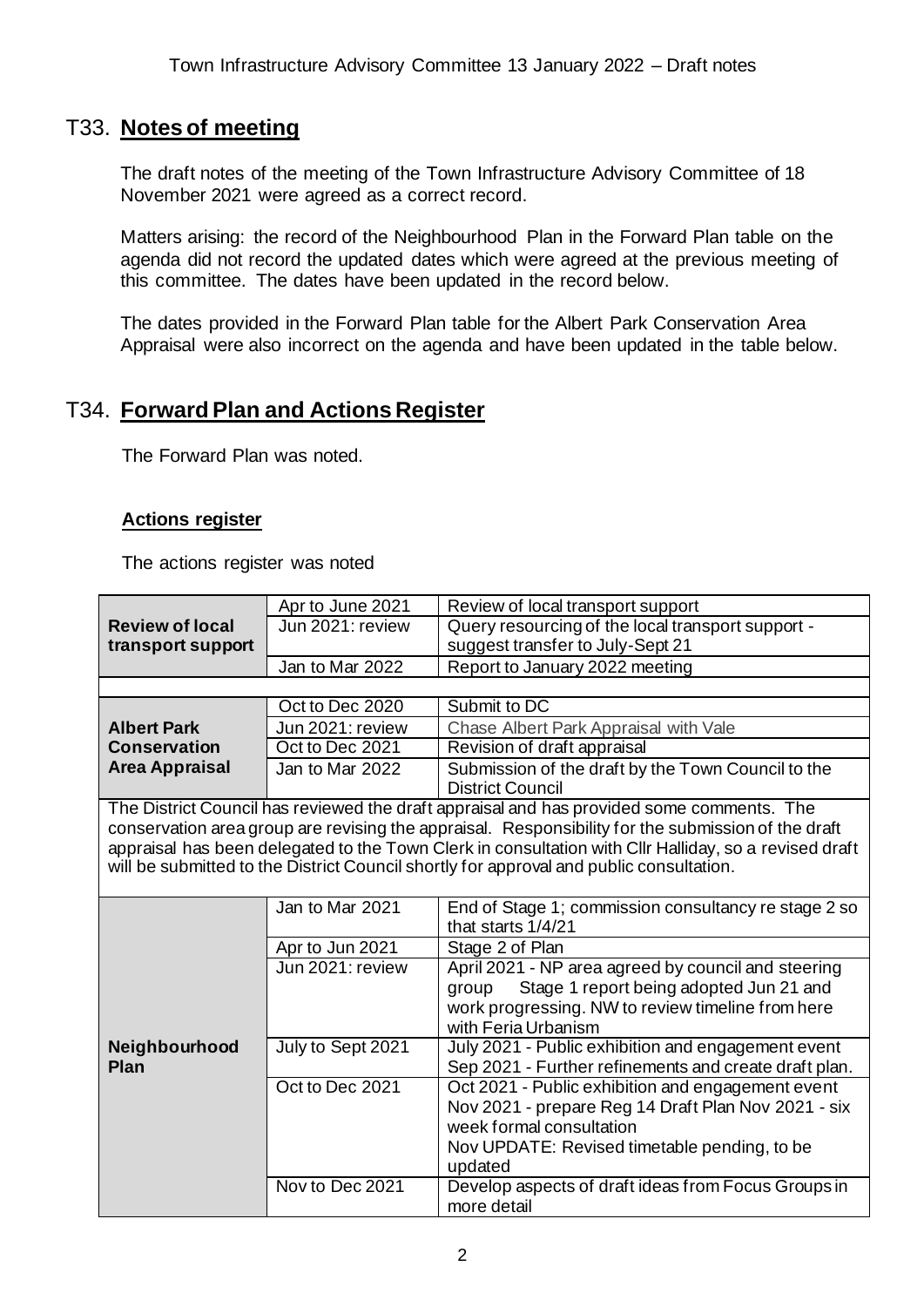|                                                                                                                                                                                                                                                                                         | 20-22 Jan 2022    | Public engagement 1. This has been moved to an                                                |  |
|-----------------------------------------------------------------------------------------------------------------------------------------------------------------------------------------------------------------------------------------------------------------------------------------|-------------------|-----------------------------------------------------------------------------------------------|--|
|                                                                                                                                                                                                                                                                                         |                   | online event due to covid restrictions                                                        |  |
|                                                                                                                                                                                                                                                                                         | Feb to Mar 2022   | Refine plan and create draft NP                                                               |  |
|                                                                                                                                                                                                                                                                                         | April 2022        | Public engagement event 2 (tbc)                                                               |  |
|                                                                                                                                                                                                                                                                                         | May 2022          | Prepare regulation 14 draft plan                                                              |  |
|                                                                                                                                                                                                                                                                                         |                   |                                                                                               |  |
| <b>Travel initiatives</b>                                                                                                                                                                                                                                                               | Jan to Mar 2021   | Discuss the merits of the active travel and LCWHIP<br>adoption by the TC.                     |  |
|                                                                                                                                                                                                                                                                                         | July to Sept 2021 | Promote cycling and walking infrastructure. Awaiting<br>LCWHIP publication prior to adoption. |  |
| Oxfordshire County Council is working on the LCWHIP and a briefing will be arranged shortly for                                                                                                                                                                                         |                   |                                                                                               |  |
| Abingdon Councillors. The Town Council had previously agreed to adopt the draft plan but the                                                                                                                                                                                            |                   |                                                                                               |  |
| committee agreed that it would be appropriate to wait for the final plan before considering adoption.                                                                                                                                                                                   |                   |                                                                                               |  |
|                                                                                                                                                                                                                                                                                         |                   |                                                                                               |  |
| <b>Town Centre area</b>                                                                                                                                                                                                                                                                 | Jan to Mar 2022   | See update below                                                                              |  |
| appraisal                                                                                                                                                                                                                                                                               |                   |                                                                                               |  |
| CIIr Halliday advised that the process of the town centre area appraisal would be similar to that of<br>the Albert Park Conservation Area appraisal but that the dates may change by a year. It was<br>anticipated that the project would begin in the quarter from April to June 2022. |                   |                                                                                               |  |

## T35. **Neighbourhood Plan**

Cllr Clifton provided a written update which was noted.

## T36. **Sponsorship of benches**

A report is being prepared but has not been completed. This will be presented to the next meeting and a draft should be available and shared with Councillors by the end of January 2022.

## T37. **Cycling**

The committee was asked to consider any cycling projects in Abingdon which could be delivered in the short-term without the need to wait for the Local Cycling, Walking and Infrastructure Plan (LCWIP), which is currently being reviewed by the County Council.

Abingdon Liveable Streets has prepared a list of potential projects which could be funded with Community Infrastructure Levy (CIL) money, including around East St Helens Street and the Bridge Street junction.

Another project which was suggested as an option for attention was the wooden bridge between Abbey Meadow and Barton Fields, which is a cycle path. The Vale of White Horse District Council has looked at the bridge and made some repairs but a replacement would be welcomed. Sustrans is interested in replacing the bridge. This has been discussed at the Traffic Advisory Committee and there has been a query over ownership of the bridge. The Town Council may not wish to take ownership of the bridge in its current state.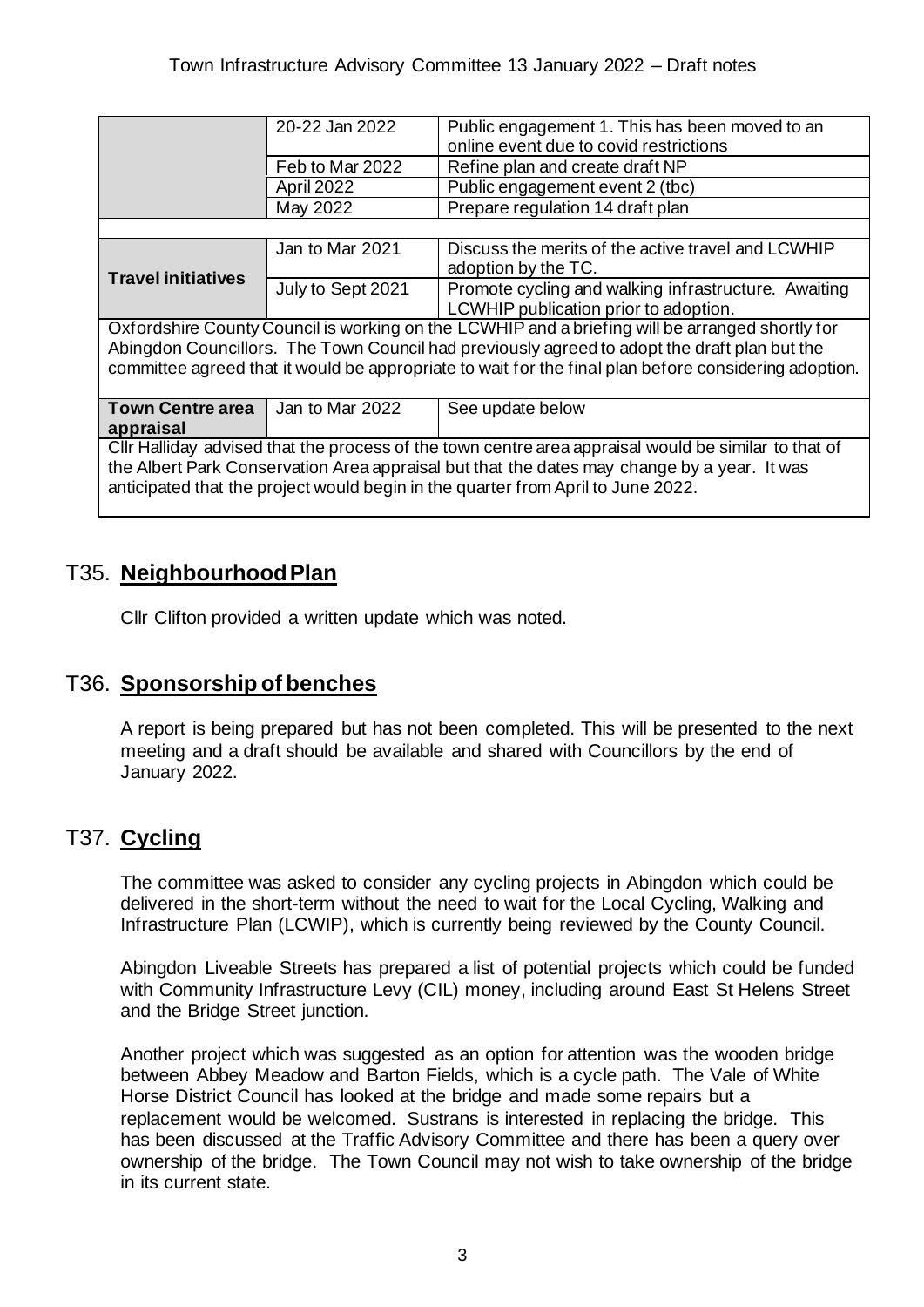**It was requested the Town Clerk investigate whether replacement or repair of this bridge would be applicable for CIL funding.**

**The Chair, Cllr Skinner agreed to speak to Vale of White Horse District Councillor Mike Pighills to consider what might be done.**

#### T38. **20mph zone working group**

The committee received an update from the working group members, Cllr Halliday and Cllr de la Harpe. The working group has met twice, and meetings have included Matthew Franklin, a resident with transport planning experience, Robin Tucker from the Oxfordshire Cycling Network, Chris Hulme from Thames Valley Police, and Lee Turner and Tim Shickle from Oxfordshire County Council.

**It was proposed by Cllr de la Harpe, seconded by Cllr Halliday, and recommended to the Town Council that the Town Clerk write to the County Council to request a blanket 20mph limit across Abingdon and a 30mph limit on the peripheral roads – Audlett Drive, Twelve Acre Drive, Dunmore Road, Copenhagen Drive and Colwell Drive.**

Cllr Halliday suggested that Oxford Road, Drayton Road and Marcham Road are considered as 30mph roads if the County Council does not agree. This will not be included in the recommendation but will be considered if the County Council does not support this. Cllr Fawcett noted that the County Council would be willing to discuss options if it the proposal of the Town Council was not agreed.

Cllr Bowring joined the meeting at 7.27pm

#### T39. **Planning panel**

The committee considered the operation of the planning panel since its introduction in September 2021. The operation of the planning panel has been changed following discussions with members. The panel now responds to licensing requests. It may be appropriate to review the panel fully when the new governance regulations are reviewed after six months. It was noted that only a small number of members refer planning applications to the panel for review and there was a concern that Councillors may not be looking at applications in their wards.

**Planning panel members will be invited to comment on the operation of the meeting and to suggest improvements to the way it works at the next meeting of the Town Infrastructure Advisory Committee.**

#### T40. **Fingerpost signs**

The committee considered whether the 'fingerpost' signs in the town centre should be maintained and whether officers should review the state of all the finger posts, to report to a future meeting to detail any work required, the estimated cost, and suggestions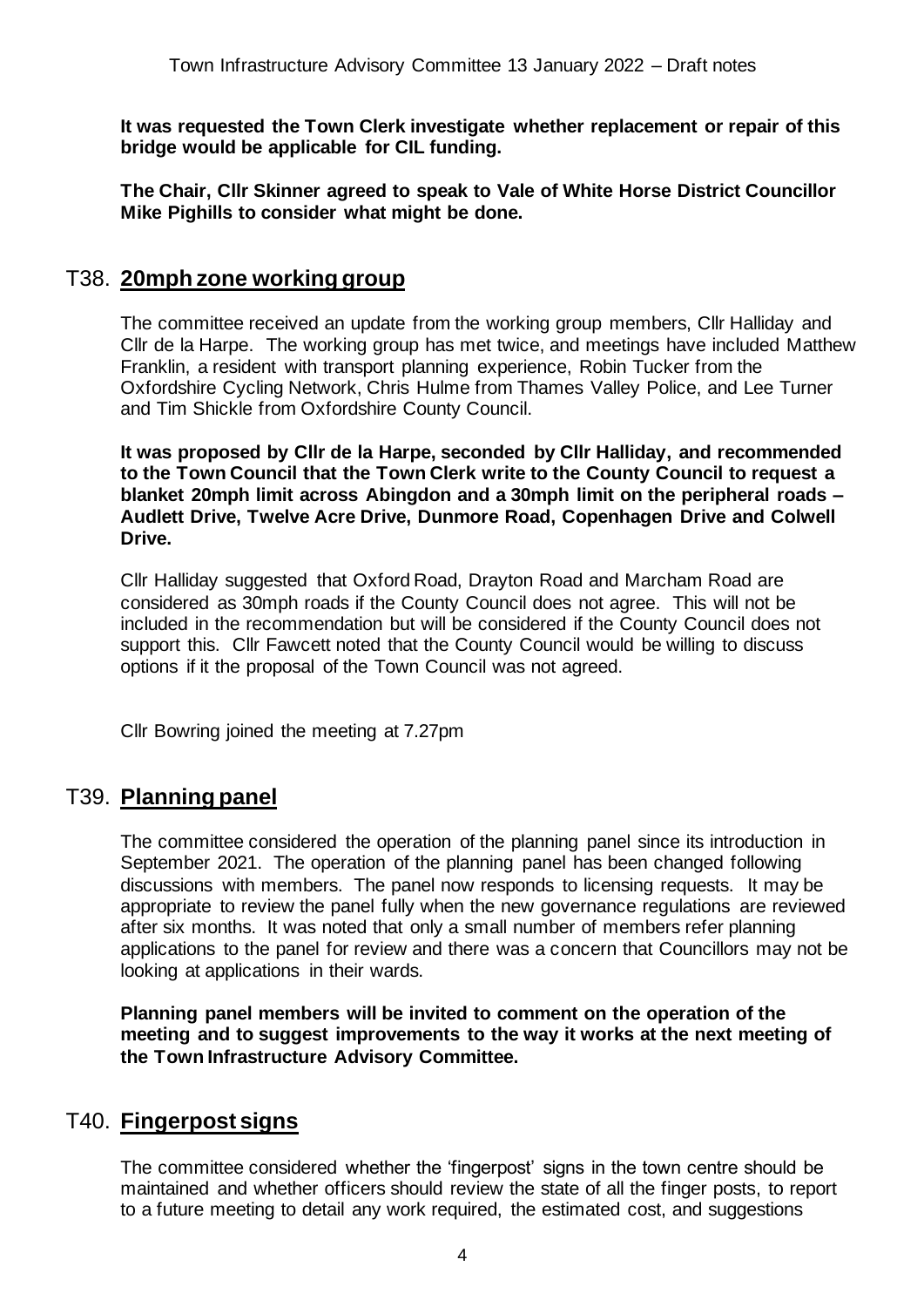about whether the Town Council or a contractor should carry out any remedial work. There have been comments and complaints from residents on the state of these signs, with some minor vandalism recorded and some maintenance needed.

**It was proposed by Cllr Bowring, seconded by Cllr Birks, and recommended to the Town Council that it adopts the finger posts in the town installed by the former Joint Environmental Trust (JET) and that the Town Clerk takes appropriate action to maintain them.**

#### T41. **Budget 2022-23**

The committee received and considered a report from the Deputy Town Clerk / RFO which proposed a net expenditure budget for the committee of £95,550. The attention of Councillors was drawn to additional budget bids: (1) a contribution towards CCTV improvements in Abingdon and (2) funding for speed indicator signs should a 20mph zone be implemented in Abingdon as these devices are not included in the Oxfordshire County Council plan.

The Town Clerk noted that there were sufficient funds in the current budget, and the earmarked reserves to accommodate any costs related to the Neighbourhood Plan to 31 March 2023.

**It was proposed by Cllr Halliday, seconded by Cllr Clifton and recommended to the Town Council that a budget of £118,896 be approved for this committee, to include the amount of £95,550 as advised by the Responsible Financial Officer plus an additional £15,000 for speed indicator signs (to be funded from Community Infrastructure Levy (CIL) funds) and a contribution of £8,346 for 2022-23 towards the current digital upgrade of the Vale of White Horse District Council's CCTV in Abingdon for the coming year. The Town Clerk would negotiate a contribution towards the CCTV in future years.**

## **NOTIFICATIONS**

#### T42. **CPRE Oxfordshire survey on flooding and pollution issues**

The committee received and considered an email from CPRE on a recent survey of towns and parishes on flooding and pollution issues across the county. The CPRE was thanked for its work on this issue and a motion may be tabled at the Town Council on pollution of rivers and raw sewage being pumped into rivers. **Cllr Clifton would respond to CPRE with the Town Council's thanks.**